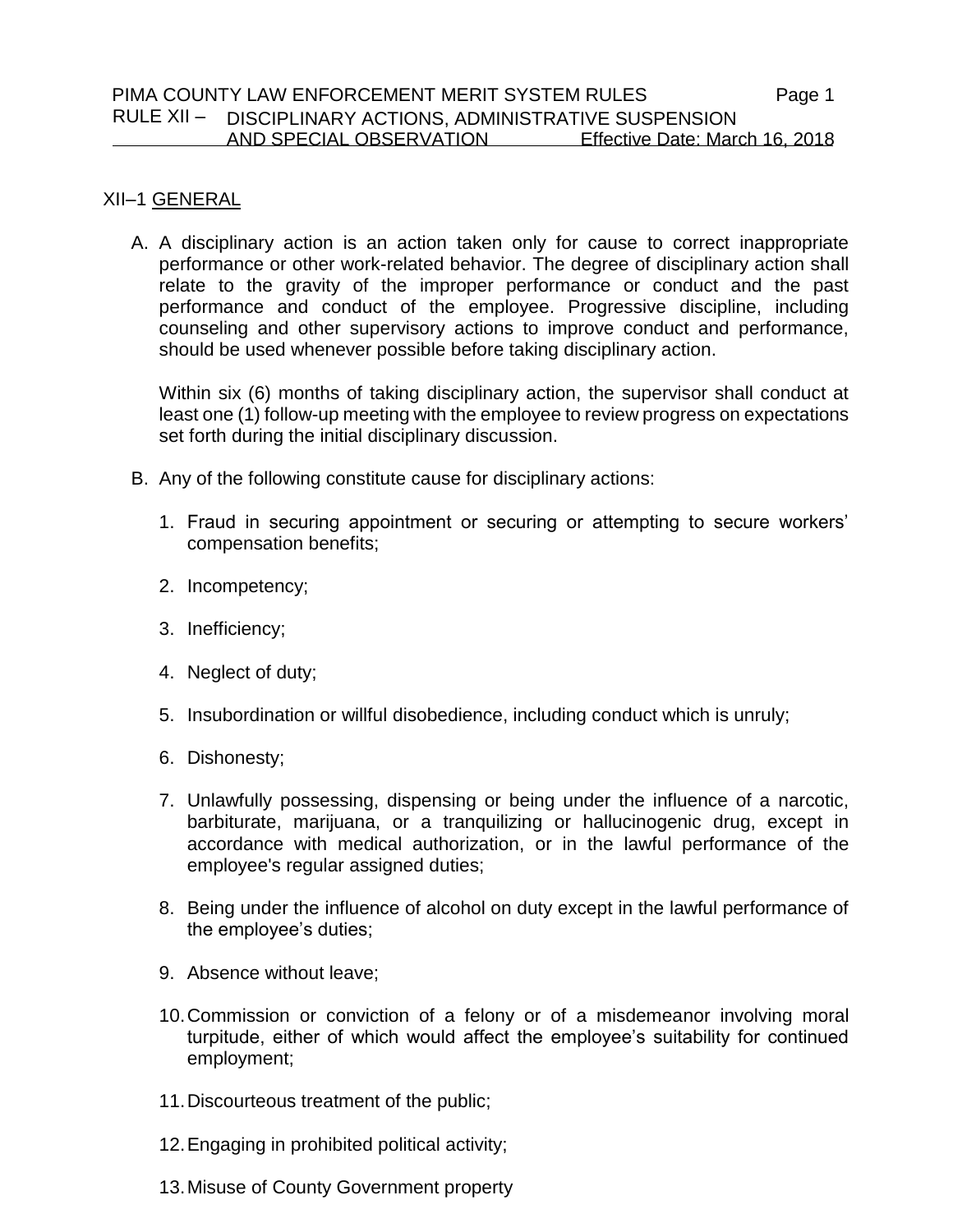- XII 1 B. 14.Misuse of County computers, County internet access, County email systems, or any other County electronic communication devices;
	- 15.Seeking to obtain financial, sexual or political benefit from another employee with his/her consent induced by wrongful use of force or fear, or under color of official right;
	- 16.Violation of the Rules of Conduct of Pima County and the Sheriff's Department Rules and Regulations;
	- 17.Multiple wage garnishments;
	- 18.Failure to maintain minimum qualifications for the position, failure to pass a required background check, or for failure to maintain licensing, certification or other requirements for the position currently held;
	- 19.Any other improper conduct or performance which constitutes cause for disciplinary action.

# XII–2 PRE-ACTION MEETINGS

- A. When it is intended that a permanent employee be suspended, demoted, dismissed, administratively suspended without pay, or involuntarily terminated under Rule XI-10 B. and C., a meeting shall be held prior to the intended action, at which time the affected employee shall be given oral or written notice of the charges against him/her, an explanation of the Department's evidence, and an opportunity to respond to the charges.
- B. The Sheriff or a designated Department Representative shall meet with the employee. The affected employee is entitled to be assisted by a person of the employee's choosing. The employee's assistant may not speak on behalf of the employee but may advise the employee throughout the duration of the meeting.
- C. This meeting should be held upon reasonable notice to the employee and at a time when the employee is reasonably able to attend.
- D. Any relevant information presented by the employee regarding the proposed action shall be considered, and the Department Representative shall thereafter make a recommendation to the Sheriff or designee to support, modify, or revoke the proposed action.
- E. If the Sheriff determines that it is in the best interest of the County, any permanent employee may be placed on Administrative Leave with Pay pursuant to Personnel Policy 8-107 A.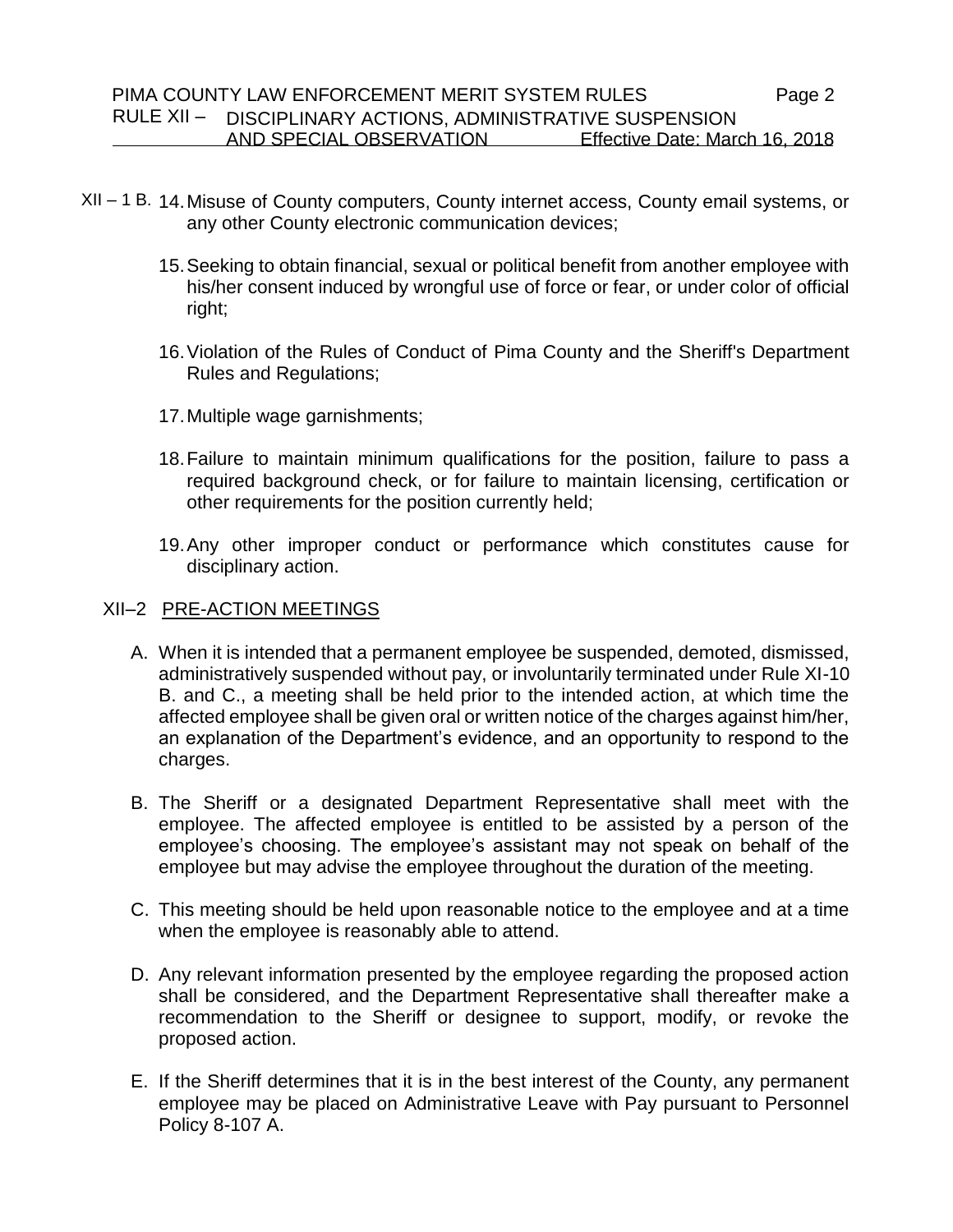# XII–3 TYPES OF DISCIPLINARY ACTIONS

A. Informal disciplinary action may take one or more of the following forms:

### 1. VERBAL COUNSELING

A supervisor may engage in verbal counseling with an employee at any time for problem resolution. If the verbal counseling is documented, the documentation shall be placed in the employee's department personnel file. Verbal counseling is neither grievable nor appealable.

# 2. LETTER OF COUNSELING

The Sheriff or designee may issue a Letter of Counseling to an employee at any time to correct or improve improper performance or conduct. The letter shall contain the specifics of the improper performance or conduct and shall be identified as a Letter of Counseling. A copy of the Letter of Counseling, with the employee's acknowledgment of receipt and any written response, shall be placed in the employee's department personnel file. A Letter of Counseling is neither grievable nor appealable.

Informal discipline documentation shall be removed from the employee's department personnel file twelve (12) months following the date of issuance. The department shall place the disciplinary document(s) in a separate file and retain them for the same period of time specified for the retention of department personnel files in state records retention requirements.

Should the employee accept a position in another department, informal disciplinary documents previously removed from the employee's department personnel file shall be transferred to the new department in a file separate from the employee's department personnel file.

Informal discipline that is more than twelve (12) months beyond issuance shall not be cited in, or considered a part of, further discipline.

B. Formal disciplinary action may be taken for serious incidents or repetitive improper performance or conduct, and may take one or more of the following forms:

# 1. LETTER OF REPRIMAND

The Sheriff or designee may issue a Letter of Reprimand to admonish an employee. The letter shall contain the specifics of the improper performance or conduct and shall be identified as a Letter of Reprimand. A copy of the Letter of Reprimand with the employee's acknowledgment of receipt shall be placed in both the departmental personnel file and the employee's official personnel file.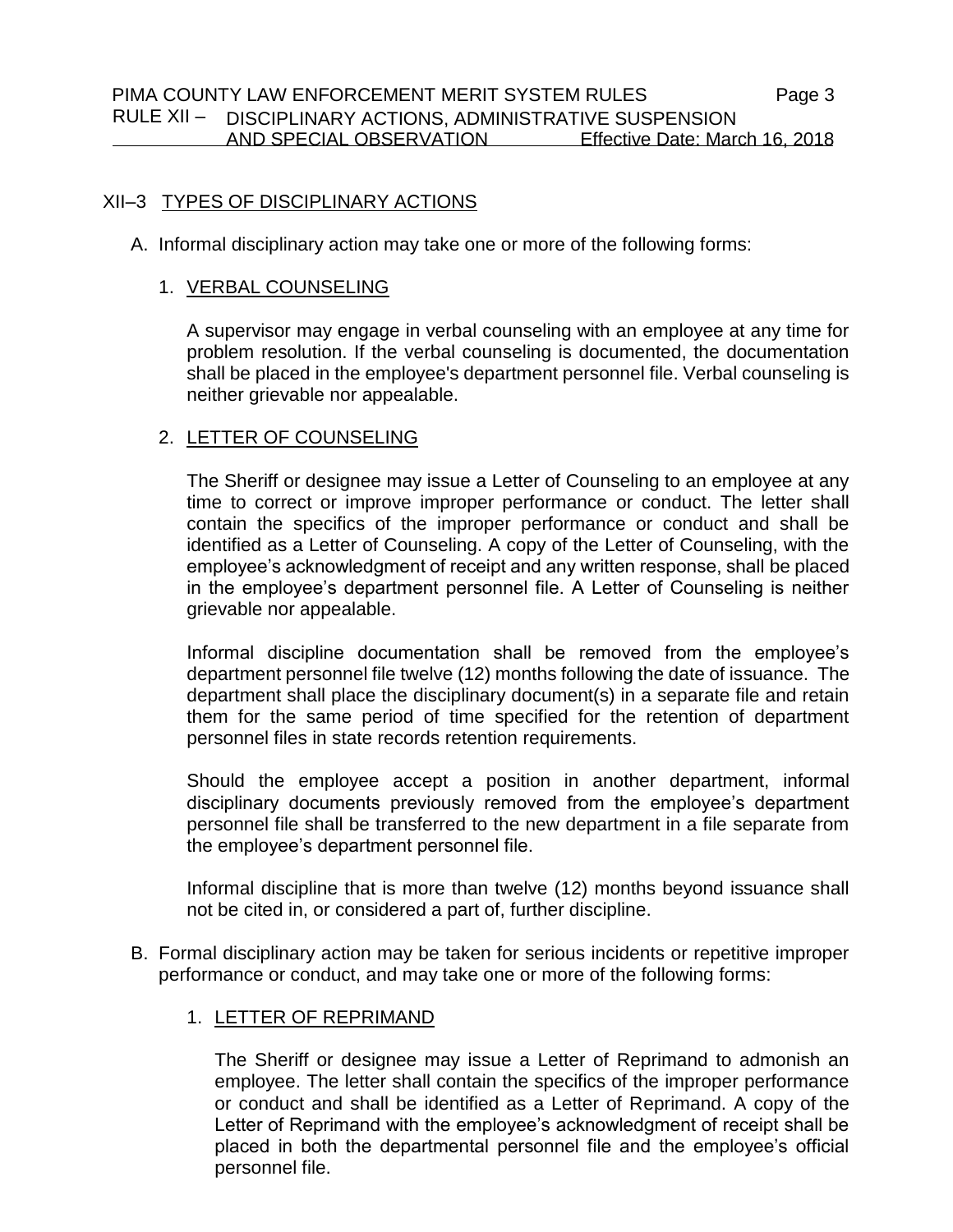### XII-3 B. 2. SUSPENSION

- a. The Sheriff or designee may suspend without pay a permanent employee for a disciplinary reason. Permanent employees may be suspended for any appropriate length of time.
- b. The Notice of Suspension without pay shall contain the specific reason(s) for the suspension in sufficient detail to inform the employee of the reason(s) for the action and shall advise the employee of the right to appeal the suspension to the Law Enforcement Merit System Council within ten (10) calendar days of presentation of notice.
- c. The Notice of Suspension must be delivered to the employee prior to or no later than the effective date of the suspension. The date of receipt must be documented. Copies of the Notice of Suspension shall be filed with the Clerk of the Board of Supervisors and Human Resources.

### 3. DEMOTION

- a. The Sheriff or designee may demote a permanent employee for a disciplinary reason as provided in Rule VIII, provided the employee meets the minimum qualifications of the demoted classification.
- b. The Notice of Demotion shall contain the specific reason(s) for the demotion in sufficient detail to inform the employee of the reason(s) for the action and shall advise the employee of the right to appeal the demotion to the Law Enforcement Merit System Council within ten (10) calendar days of presentation of notice.
- c. The Notice of Demotion must be delivered to the employee prior to or no later than the effective date of the demotion. The date of receipt must be documented. Copies of the Notice of Demotion shall be filed with the Clerk of the Board of Supervisors and Human Resources.

### 4. DISMISSAL

- a. The Sheriff may dismiss a permanent employee for a disciplinary reason.
- b. The Notice of Dismissal shall contain the specific reason(s) for the dismissal in sufficient detail to inform the employee of the reason(s) for the action and shall advise the employee of the right to appeal the dismissal to the Law Enforcement Merit System Council within ten (10) calendar days of presentation of notice.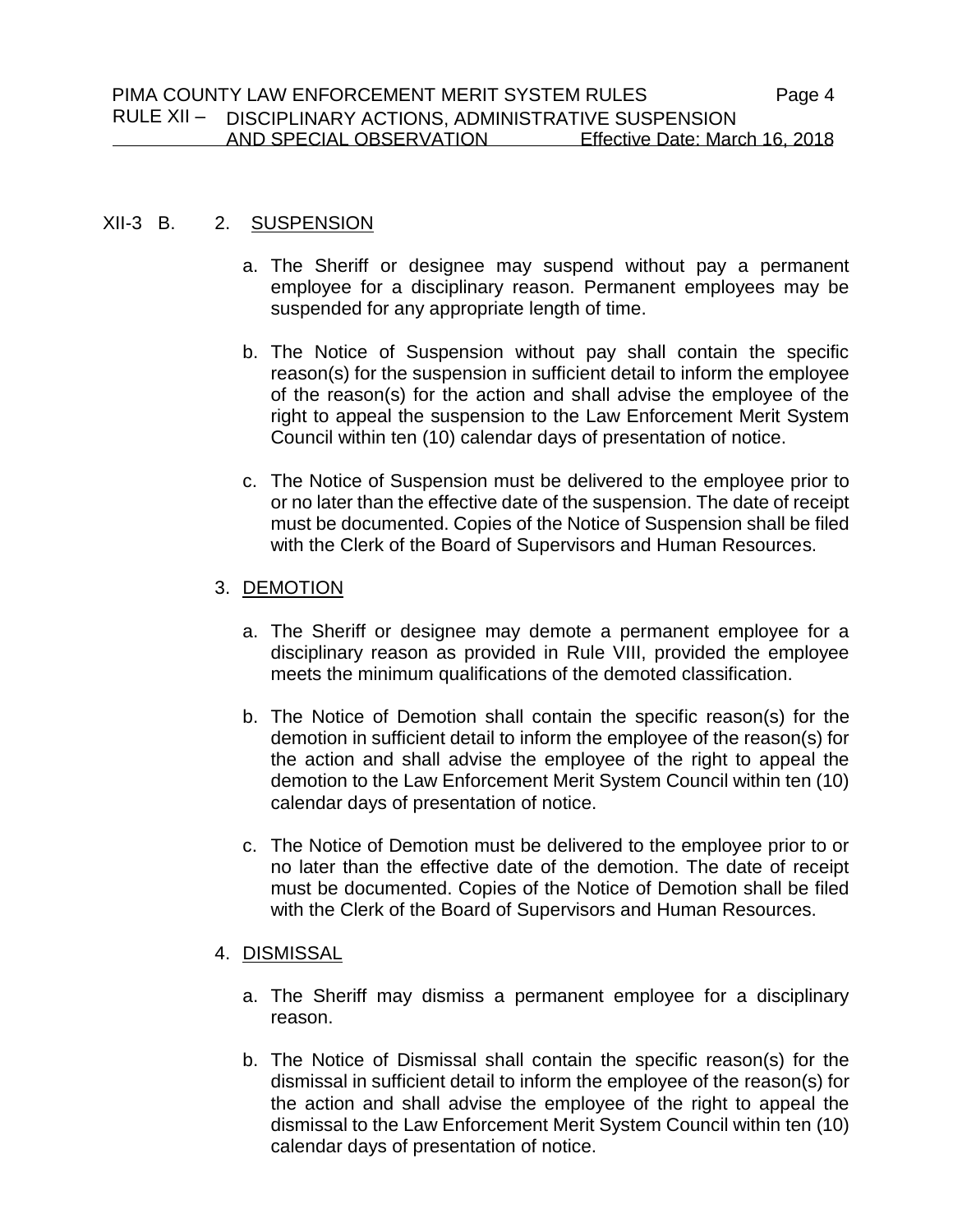XII-3 B. c. The Notice of Dismissal must be delivered to the employee prior to or no later than the effective date of the dismissal. The date of receipt must be documented. Copies of the Notice of Dismissal shall be filed with the Clerk of the Board of Supervisors and Human Resources.

# XII – 4 ADMINISTRATIVE SUSPENSION

Non-disciplinary Suspensions may be given to non-exempt employees without pay or with reduced pay by the Sheriff or designee under the following circumstances:

- A. In cases where an employee is charged with a felony or with another crime involving moral turpitude, or when it is deemed to be in the best interest of the County while an inquiry is being made into the conduct of the employee which may constitute cause for disciplinary action.
- B. An employee may be Administratively Suspended for up to thirty (30) business days. For extensions beyond thirty (30) business days, approval by the Law Enforcement Merit System Council is required.
- C. Subject to the provisions of subparagraph B., the employee may be suspended until the inquiry is completed and the employee is acquitted of the charges, the charges are dismissed, or the employee is otherwise exonerated.
- D. Notification shall be the same as for disciplinary Suspension.
- E. At the conclusion of the Suspension, the employee shall be returned to work with or without back pay, or advised of disciplinary or other action.
- F. The dismissal of charges or the acquittal of the employee shall not preclude further or subsequent disciplinary action.
- G. If the employee is exonerated after the investigation, and if the employee had been placed on Administrative Suspension without pay or with reduced pay, the employee shall be reinstated with all back pay and benefits.

### XII – 5 SPECIAL OBSERVATION PERIOD

A. An employee may be placed on a Special Observation Period for the purpose of closely monitoring the employee's performance or conduct during the specified period of time. The purpose of the Special Observation Period is to officially advise the employee that his/her conduct or performance shall be closely monitored for a specific period of time to ensure that the unacceptable performance or conduct does not continue. This need not be in conjunction with a disciplinary action.